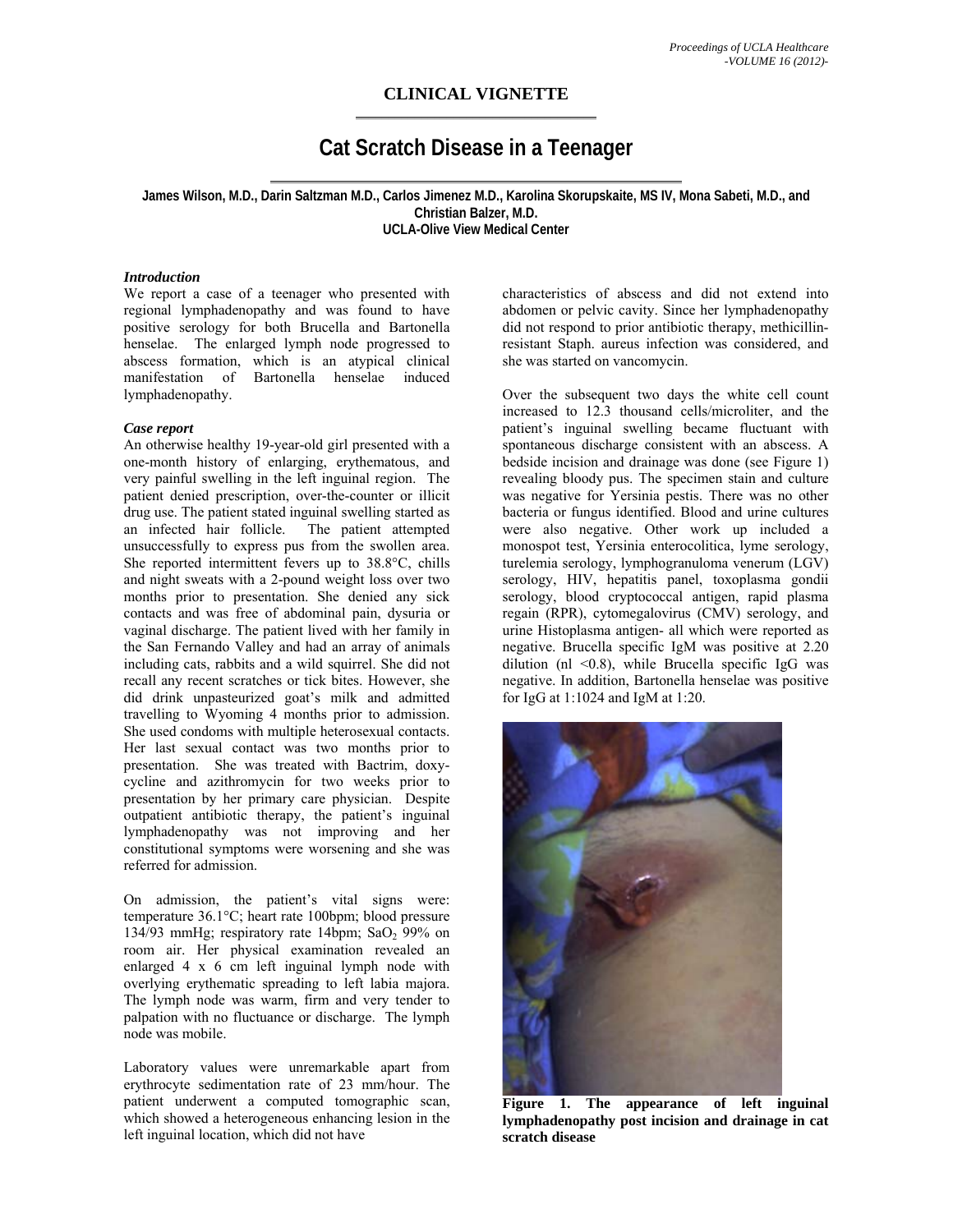Taking into account patient's risk factors and serologies, a diagnosis of cat scratch disease was favored. The positive test for brucellosis was thought to be due to assay cross-reactivity rather than actual disease. Vancomycin was stopped and patient was treated with ciprofloxacin with marked improvement. The patient was followed up after discharge her painful lymphadenopathy had resolved.

### *Discussion*

Cat scratch disease is an infectious disease characterized by self-limiting painful regional lymphadenopathy following the scratch or bite of a cat, typically a kitten. Although usually benign, cat scratch disease can manifest with visceral, central nervous system and ocular involvement.

Cat scratch disease was described more than 50 years ago, but it was not until 1983, when an infectious etiology of the disease was revealed using a Warthin-Starry stain, which demonstrated a small, curved, pleomorphic, Gram negative rod<sup>1</sup>. The causative organism was first believed to be Afipia felis, but current serologic and culture studies provide evidence that Bartonella henselae is nearly exclusively responsible for cat scratch disease<sup>2-4</sup>. However, other pathogens, including Afipia felis and Bartonella clarridgeiae have been isolated from a fraction of patients with cat scratch disease<sup>5</sup>. Interestingly, 3.1-61.1% of the general population are seropositive, while only few patients ever experience symptoms, suggesting that only minority of exposures to Bartonella henselae result clinically into cat scratch disease<sup>6</sup>. Transmission of Bartonella henselae has been linked to exposure to cats, which carry the bacteria in their blood, and fleas $3,7$ . The disease presents typically two weeks following a cat scratch or bite, or a flea bite.

Cat scratch disease generally occurs in children and young adults most commonly less than 21 years of age. A limited survey in 1993 by the Centers for Disease Control and Prevention reported an annual incidence of 22,000 cases of cat scratch disease with highest attack rate in those under the age of  $10^{8,9}$ . Cat scratch disease shows seasonal variation with 70-90% of cases occurring in fall and early winter months, possibly due to midsummer rise in cat offspring and increased flea infestation.

Pathogenesis of cat scratch disease is not fully understood. In humans Bartonella henselae invades endothelial cells causing an acute inflammatory reaction with cytokine release. Eight-five to ninety percent of cases present as cutaneous vesicals, papules or pustules at the site of inoculation. The incubation period is typically three to ten days and the primary inoculation lesion lasts one to three weeks $10,11$ . Although uncommon, other cutaneous lesions have been reported in patients with cat scratch disease, including transient macular eruption, erythema multiforme, erythema nodosum, and thrombocytopenic purpura $11$ .

Regional lymphadenopathy is the hallmark of cat scratch disease and appears proximal to the inoculation site about two weeks after the introduction of organism into the skin. As seen in our patient, the lymph nodes are almost always tender and suppurate spontaneously in 10-15% of patients<sup>11</sup>. Lymphadenopathy commonly involves axillary nodes, followed by cervical and inguinal regions. Occasionally patients present with several enlarged nodes in the same anatomical region, but rarely with generalized lymphadenopathy. Cat scratch disease associated lymphadenopathy usually resolves in one to four months, but may persist for as long as one to three years.

Constitutional symptoms are usually mild and may include low-grade fever, chills, malaise, fatigue, anorexia, nausea, headache, abdominal pain, and backache.

Patients with a localized infection generally have a self-limiting disease with favourable prognosis. However, some patients for unknown reasons get bloodborne disseminated infection, which can have life-threatening complications. Involvement of the liver, spleen or both is a common manifestation of cat scratch disease in children second to lymphadenopathy  $alone<sup>12,13</sup>$ . In one prospective study Bartonella henselae was the third most common cause of fever of unknown origin and prolonged fever (fever greater than 38.8°C for two weeks or longer) in children, highlighting the need to consider cat scratch disease in the initial workup of any child with an unexplained fever $14,15$ . Dissemination into the ocular region can give an atypical presentation of cat scratch disease as Perinaud's oculoglandular syndrome. This is seen in 5- 6% of cases and is characterized by conjunctivitis, conjunctival granuloma and ipsilateral periauricular lymphadenopathy<sup>16</sup>. Other ocular manifestations include neuroretinitis, papillitis, optic neuritis, and focal retinochoroiditis. A variety of neurological manifestations have also been observed in patients with cat scratch disease- encephalopathy, which typically presents with abrupt alteration in mental status and may progress to coma, seizure, hemiparesis, transverse myelitis, radiculitis, and cerebellar ataxia<sup>17</sup>. Musculoskeletal complications include myalgia, arthritis, tendinitis, osteomyelitis, and neuralgia, which can be severe and disabling. Some reports document rare and atypical manifestations of cat scratch disease, such as hypercalcemia, deep tissue neck infection, culture negative endocarditis, and pneumonia<sup>18-20</sup>.

The differential diagnoses of cat scratch disease are mainly those of infectious and malignant causes of lymphadenopathy<sup>11</sup>. Painful lymph node enlargement points to infection and include bacterial adenitis (usually Staphylococcus aureus or group A betahemolytic streptococci), viral lymphadenopathy (CMV, HIV, Epstein-Barr virus), lymphadenopathy with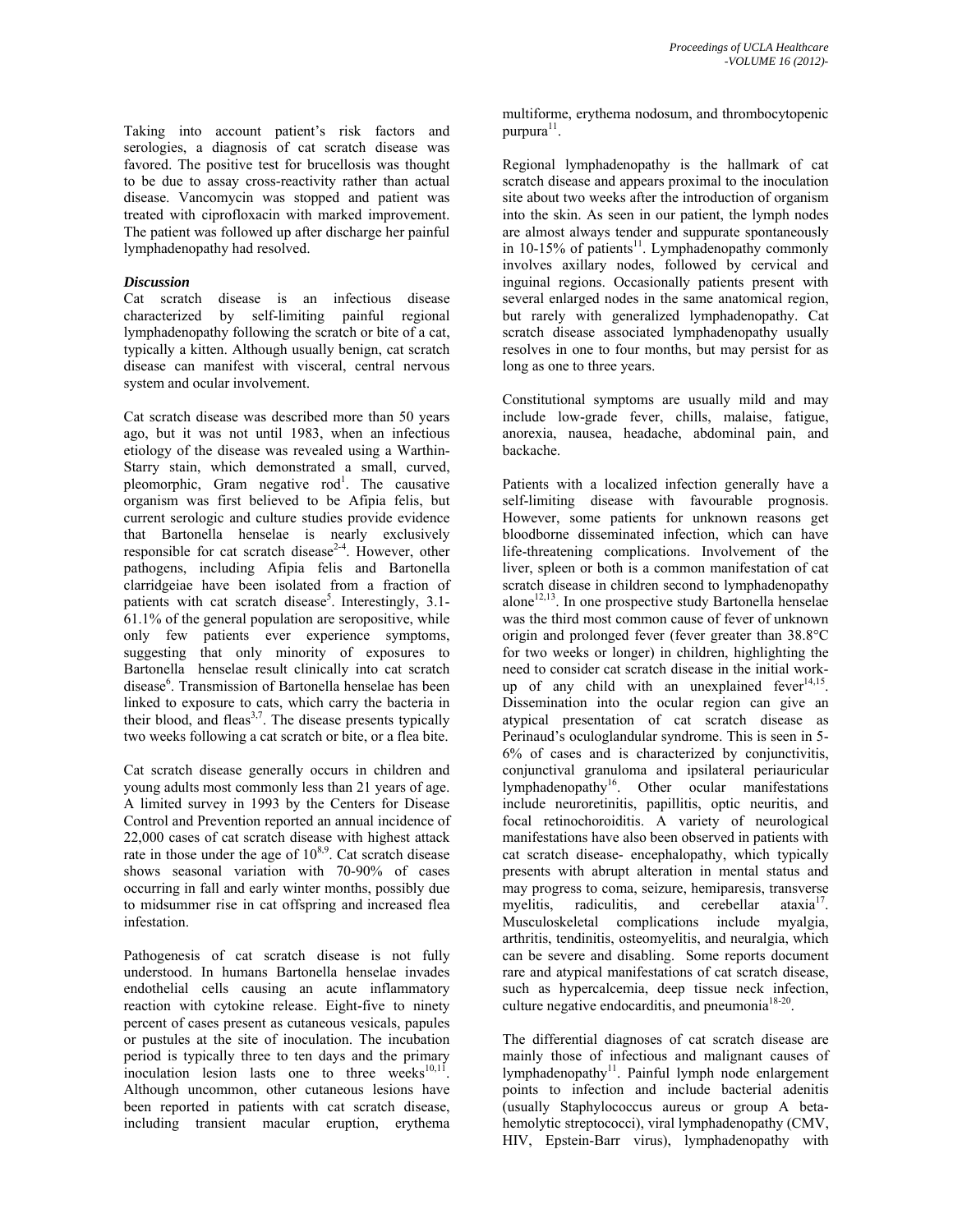cutaneous lesion (atypical mycobacteria, Nocardia species, Francisella tularensis, Erysipelothrix rhusiopathiae, Yersinia pestis, and Borrelia burgdorferi), protozoan (toxoplasmosis), and rarely fungal (histoplasmosis and sporotrichosis). In the case of atypical presentation or prolonged systemic symptoms lymphoma should be suspected and lymph node biopsy done to exclude malignancy.

Diagnosis of cat scratch disease is based on typical clinical findings of tender regional lymphadenopathy, history of cat or flea contact and positive Bartonella henselae antibody titer ratio of  $\geq 1:64^{2,21}$ . However, serologic testing for Bartonella henselae has been associated with poor sensitivity, cross-reactivity between Bartonella henselae, Bartonella quitana and Brucella. Bartonella serology is positive in 4-6% of the general asymptomatic population<sup>22,23</sup>. A definite diagnosis of cat scratch disease can be obtained from tissue PCR and culture but is reserved for atypical cases of disease or for research purposes. Although isolation of Bartonella henselae from culture gives an absolute diagnosis, the organism is very difficult to isolate from tissue specimens.

The literature on use of antibiotics in the treatment of cat scratch disease is rather limited. Some experts suggest antibiotic treatment for all patients with cat scratch disease, while others consider antibiotic therapy for severe or systemic disease and in immunocompromised patients. Azithromycin is the preferred antibiotic, which in a randomized placebocontrolled trial markedly reduced lymph node size after 5 days of treatment<sup>24</sup>. Interestingly, our patient did not respond to azithromycin or bactrim, which raised the issue of resistance or noncompliance. Other antibiotics that are effective for cat scratch disease include clarithromycin, rifampicin, trimethoprim, and ciprofloxacin<sup>25,26</sup>. Our case report adds evidence for the effectiveness of ciprofloxacin against Bartonella henselae.

#### *Conclusion*

Regional lymphadenopathy is the sin qua non of cat scratch disease. Therefore Bartonella henselae should always be in the differential diagnosis of patients who present with a tender swollen lymph node, especially those under the age of 21**.** However, due to the wide range of systemic manifestations of this disease, it should not be overlooked in patients with atypical presentations, such as young children, in whom prolonged fever is the presenting complaint.

#### **REFERENCES:**

1. **Wear DJ, Margileth AM, Hadfield TL, Fischer GW, Schlagel CJ, King FM**. Cat scratch disease: a bacterial infection. *Science*. 1983 Sep 30;221(4618):1403-5. PubMed PMID: 6612349.

- 2. **Regnery RL, Olson JG, Perkins BA, Bibb W**. Serological response to "Rochalimaea henselae" antigen in suspected cat-scratch disease. *Lancet*. 1992 Jun 13;339(8807):1443-5. PubMed PMID: 1351130.
- 3. **Zangwill KM, Hamilton DH, Perkins BA, Regnery RL, Plikaytis BD, Hadler JL, Cartter ML, Wenger JD**. Cat scratch disease in Connecticut. Epidemiology, risk factors, and evaluation of a new diagnostic test. *N Engl J Med*. 1993 Jul 1;329(1):8-13. PubMed PMID: 8505963.
- 4. **Szelc-Kelly CM, Goral S, Perez-Perez GI, Perkins BA, Regnery RL, Edwards KM**. Serologic responses to Bartonella and Afipia antigens in patients with cat scratch disease. *Pediatrics*. 1995 Dec;96(6):1137-42. PubMed PMID: 7491236.
- 5. **Giladi M, Avidor B, Kletter Y, Abulafia S, Slater LN, Welch DF, Brenner DJ, Steigerwalt AG, Whitney AM, Ephros M**. Cat scratch disease: the rare role of Afipia felis. *J Clin Microbiol*. 1998 Sep;36(9):2499-502. PubMed PMID: 9705382; PubMed Central PMCID: PMC105152.
- 6. **Schraga ED**. Catscratch disease. ©2008. [cited 02/02/09] Available from the following URL: http://emedicine.medscape.com/article/781320-overview
- 7. **Koehler JE, Glaser CA, Tappero JW**. Rochalimaea henselae infection. A new zoonosis with the domestic cat as reservoir. *JAMA*. 1994 Feb 16;271(7):531-5. PubMed PMID: 8301768.
- 8. **Hamilton DH, Zangwill KM, Hadler JL, Cartter ML**. Cat-scratch disease--Connecticut, 1992-1993. *J Infect Dis*. 1995 Aug;172(2):570-3. PubMed PMID: 7622908.
- 9. **Jackson LA, Perkins BA, Wenger JD**. Cat scratch disease in the United States: an analysis of three national databases. *Am J Public Health*. 1993 Dec;83(12):1707-11. PubMed PMID: 8259799; PubMed Central PMCID: PMC1694941.
- 10. **Dehio C**. Molecular and cellular basis of bartonella pathogenesis. *Annu Rev Microbiol*. 2004;58:365-90. Review. PubMed PMID: 15487942.
- 11. **Moriarty RA, Margileth AM**. Cat scratch disease. *Infect Dis Clin North Am*. 1987 Sep;1(3):575-90. Review. PubMed PMID: 3332886.
- 12. **Lenoir AA, Storch GA, DeSchryver-Kecskemeti K, Shackelford GD, Rothbaum RJ, Wear DJ, Rosenblum JL**. Granulomatous hepatitis associated with cat scratch disease. *Lancet*. 1988 May 21;1(8595):1132-6. PubMed PMID: 2896959.
- 13. **Delahoussaye PM, Osborne BM**. Cat-scratch disease presenting as abdominal visceral granulomas. *J Infect Dis*. 1990 Jan;161(1):71-8. PubMed PMID: 1688602.
- 14. **Tsujino K, Tsukahara M, Tsuneoka H, Ichihara K, Furuya T, Kawauchi S, Oga A, Sasaki K**. Clinical implication of prolonged fever in children with cat scratch disease. *J Infect Chemother*. 2004 Aug;10(4):227-33. PubMed PMID: 15365864.
- 15. **Jacobs RF, Schutze GE**. Bartonella henselae as a cause of prolonged fever and fever of unknown origin in children. *Clin Infect Dis*. 1998 Jan;26(1):80-4. PubMed PMID: 9455513.
- 16. **Ridder GJ, Boedeker CC, Technau-Ihling K, Sander A**. Cat-scratch disease: Otolaryngologic manifestations and management. *Otolaryngol Head Neck Surg*. 2005 Mar;132(3):353-8. PubMed PMID: 15746844.
- 17. **Marra CM**. Neurologic complications of Bartonella henselae infection. *Curr Opin Neurol*. 1995 Jun;8(3):164-9. Review. PubMed PMID: 7551113.
- 18. **Bosch X**. Hypercalcemia due to endogenous overproduction of active vitamin D in identical twins with cat-scratch disease. *JAMA*. 1998 Feb 18;279(7):532-4. PubMed PMID: 9480364.
- 19. **Ridder GJ, Technau-Ihling K, Sander A, Boedeker CC**. Spectrum and management of deep neck space infections: an 8-year experience of 234 cases. *Otolaryngol Head Neck Surg*. 2005 Nov;133(5):709-14. PubMed PMID: 16274797.
- 20. **Baorto E, Payne RM, Slater LN, Lopez F, Relman DA, Min KW, St Geme JW 3rd**. Culture-negative endocarditis caused by Bartonella henselae. J *Pediatr*. 1998 Jun;132(6):1051-4. PubMed PMID: 9627605.